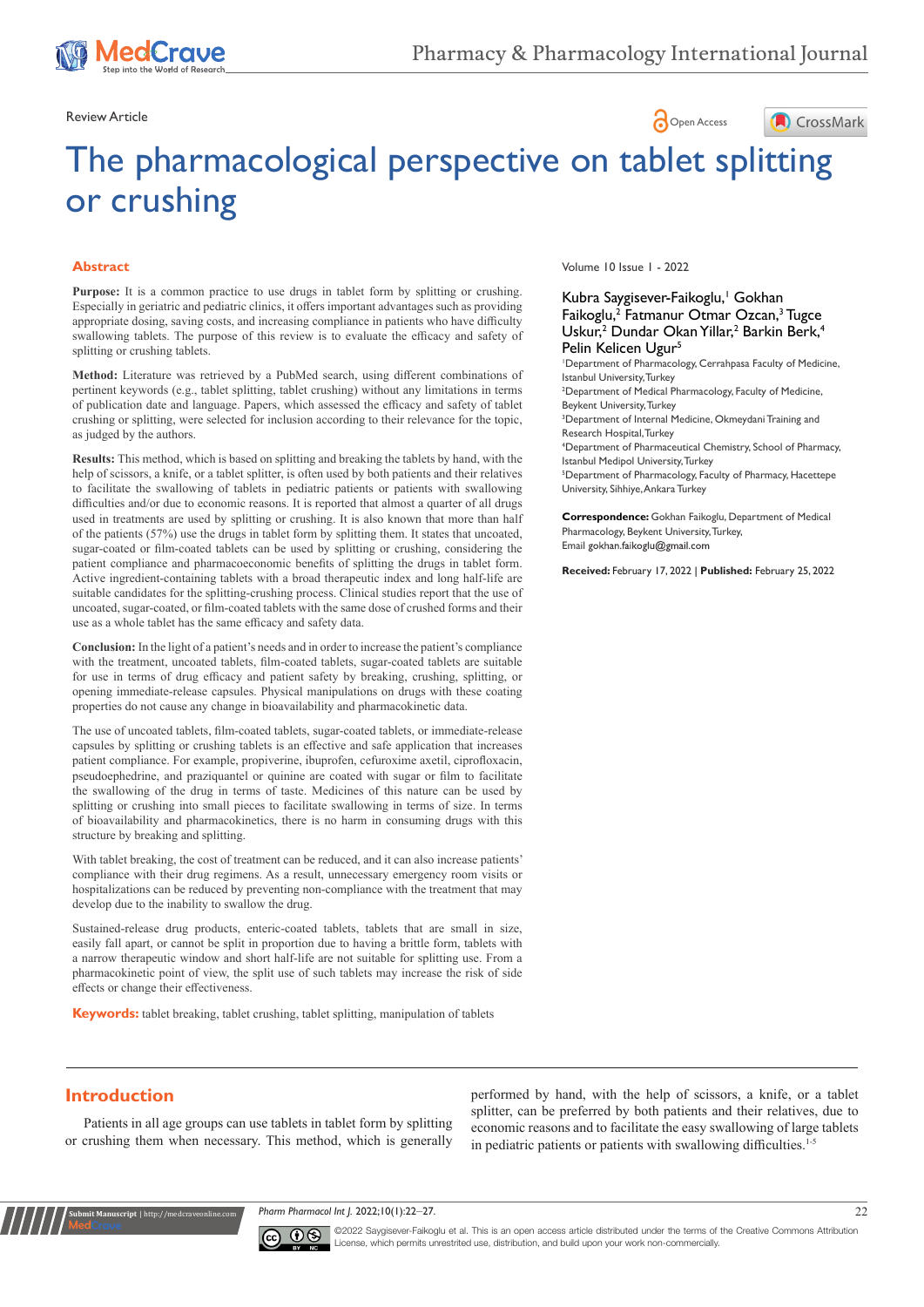Physicians may recommend splitting or crushing tablets in order to prescribe the lowest drug dose that will be effective in the treatment and thus minimize the frequency of side effects due to drugs. However, it is also possible to experience undesirable situations such as breaking and/or splitting the drugs in tablet form into unequal pieces, and the patient feeling a possible bad taste while swallowing the drug due to the loss of the tablet's coating. However, this method may cause some disadvantages, such as the ability to monitor bioavailability and pharmacokinetic data changes depending on the coating properties of the tablet form of the drug in which this method is applied.<sup>6-8</sup>

The form in which a drug is presented (e.g., tablet, capsule, solution for injection, cream, etc.) is called the pharmaceutical form.9 The variety of these forms allows the physician to choose the pharmaceutical form of drugs according to the patient, the disease or the person administering it. Tablets, capsules, ampoules, vials, syrups, ointments, creams, drops, sprays, etc. are some of the pharmaceutical forms of drugs.10 Tablets are obtained by mixing powdered drugs with various binders and compressing them in special machines. It can be cylindrical, disc or lentil shaped. They take up water in the gastrointestinal tract, swell and disperse (disintegrate). There are also forms such as foaming (effervescent) tablets and chewable tablets.<sup>10</sup>

Drug theraphy of pediatric patients are generally planned in light of body mass index. However, since pediatric patients show great variability in terms of this parameter, these drugs can be used by splitting or crushing, especially in order to ensure appropriate dosing of drugs in tablet form. In addition, splitting or crushing the tablets is a frequently preferred method in order to facilitate the swallowing of tablets in these patient groups.<sup>11</sup>

Studies show that when compared to drugs in the form of powder, suspension, and syrup, drugs in tablet form can be preferred by physicians and parents even in children younger than 6 months, infants, and newborns.12–14

# **Use of tablets by breaking or splitting in terms of pharmacoeconomics and patient compliance**

Splitting or crushing tablets is a method that arises from the need to change or optimize drug doses, as well as facilitating the swallowing of tablets in tablet form. It has been reported in the publications that almost one-fourth of all drugs administered in primary care are used by splitting.<sup>6</sup> When 882 patients were evaluated in a cross-sectional study in Germany, it was reported that 24.1% (762 drugs) of 3158 drugs used in primary health care were used by splitting or breaking.<sup>6</sup>

Taking tablets by splitting or crushing can be preferred because of the advantages such as ease of swallowing, providing appropriate dosing, as well as economic benefits.15 Physicians may also recommend the drugs in tablet form that they prescribe in their treatment planning to be split or crushed. With this approach, it is aimed to facilitate the swallowing of tablets in especially pediatric and geriatric patient groups and/or to protect these special patient groups against side effects with lower drug dosing.16 In a survey conducted in 2016, it was shown that more than half of the patients (57%) used drugs in tablet form by splitting.<sup>17</sup>

It has been reported that the most important reason for patients

to use tablets in tablet form by splitting or crushing is dysphagia developed due to forced swallowing of large tablets by patients.<sup>18</sup> Splitting or crushing the tablet facilitates swallowing, thus increasing patient compliance.19,20 In addition, it is possible to prescribe the lowest effective dose to reduce side effects with this method. However, tablet splitting is a cost-saving application.<sup>6,15</sup> It is reported that uncoated, sugar-coated or film-coated tablets can be used by splitting or crushing, considering the patient compliance and pharmacoeconomic benefits of splitting the drugs in tablet form.15,21,23–25

As a result, unnecessary emergency room visits or hospitalizations can be reduced by preventing non-compliance with the treatment that may develop due to the inability to swallow the drug.22 In addition, in the survey studies conducted to determine the opinions of the patients about the use of tablets by splitting and crushing, it was shown that the patients responded positively to the idea of using drugs in this way and that these patients were not adversely affected clinically and were satisfied with this form of treatment.<sup>2,15,26</sup>

# **Suitability of taking tablets by splittingcrushing in terms of pharmacokinetics and bioavailability**

Tablet splitting is safe and easy when drug and patient-specific criteria are met. In the splitting of tablets, tools such as breaking by hand, cutting with a sharp tool such as a knife or scissors, or tools developed for this process such as tablet splitters can be used. Although the tablet splitter seems to be the most practical and safe method on the subject, some physical factors such as the size, shape, hardness, structure, and components of the tablet or the presence and depth of the score line and the individual characteristics of the patient are also important in the method preference. $27,28$ 

There are also studies in the literature claiming that it is a better choice for splitting drugs by hand, a knife, or scissors compared to an inadequate and inappropriate tablet splitter device.<sup>29,30</sup> On the other hand, the shape and size of the score, in addition to the presence of a score, can make the splitting process healthier.<sup>31</sup> Active ingredientcontaining tablets with a broad therapeutic index and long half-life are suitable candidates for the splitting-crushing process.<sup>32</sup>

In contrast, caution should be exercised when splitting drugs with a narrow therapeutic index, such as digoxin. Because small changes in the daily dose of drugs with a narrow therapeutic index such as digoxin or fluctuations in blood levels can result in significant adverse effects. Again, drugs with short half-lives should not be split or crushed, as disproportionate splitting may cause fluctuations in plasma concentrations and adverse pharmacological consequences.33,34

Additionally, sustained-release drug products, enteric-coated tablets, tablets that are small in size, easily fall apart, or cannot be split in proportion due to having a brittle form, tablets with a narrow therapeutic window and short half-life are not suitable for splitting use. From a pharmacokinetic point of view, the split use of such tablets may increase the risk of side effects or change their effectiveness.<sup>32</sup> The use of tablets that do not have these properties by breaking and splitting is suitable in terms of pharmacokinetic and provides a number of pharmacoeconomic advantages such as cost savings, patient compliance with treatment, and optimal dose adjustment.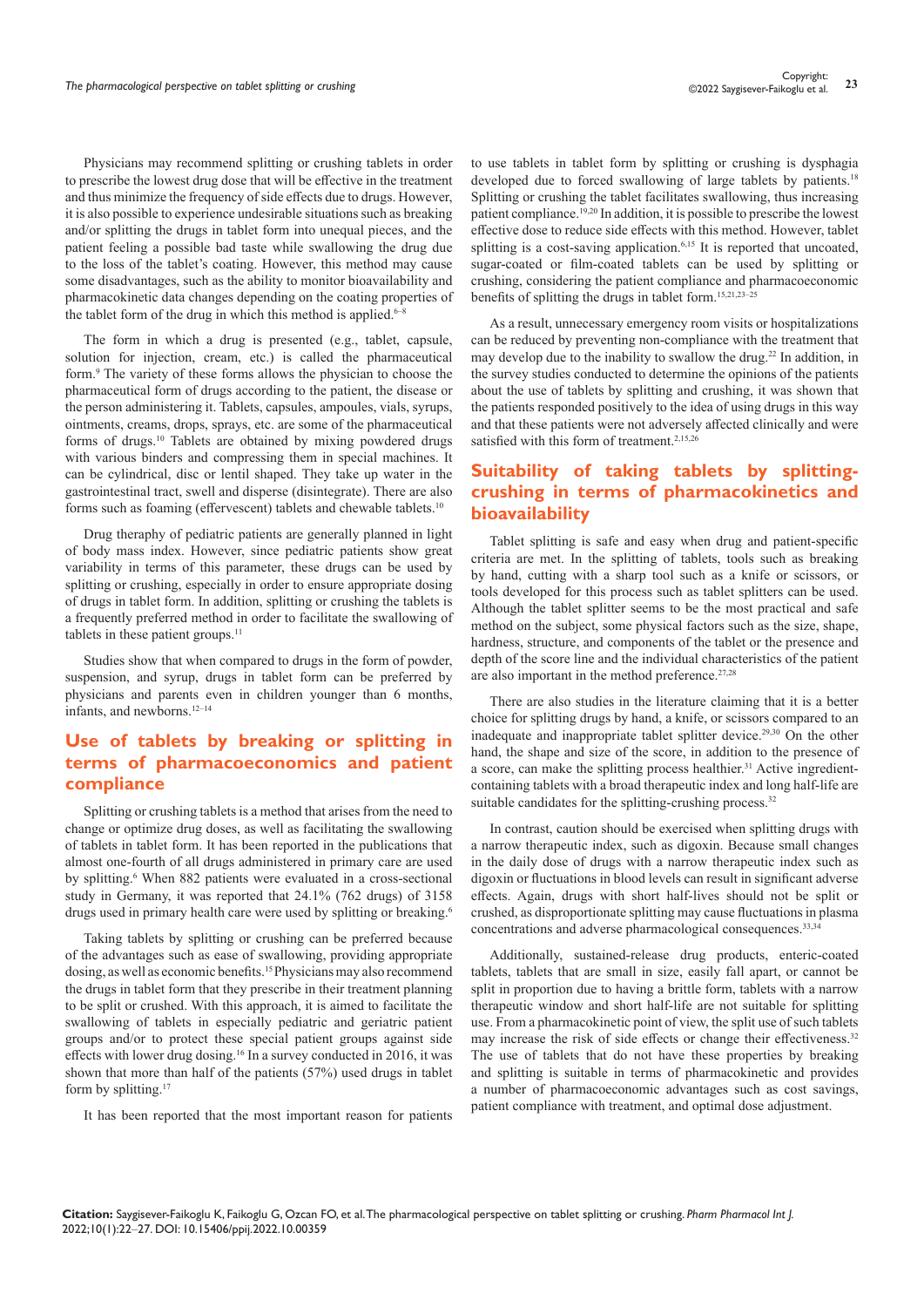

**Decision-Making Scheme for the Selection of Tablet-Splitting Methods**

The scheme is adapted from reference no.<sup>35</sup>

## **Clinical results of taking split-crushed tablets**

Although clinical research on tablet splitting is limited, most of the available data relate to cholesterol-lowering drugs, antihypertensives, and psychotropic drugs. In the retrospective study of Duncan et al., in 109 patients using simvastatin and atorvastatin, it was investigated whether the use of these drugs by splitting had an effect on lowdensity lipoprotein (LDL) and total cholesterol values. According to the laboratory results of the patients, it has been reported that the use of tablets in split form does not have a negative effect on blood parameters and that the same dose of crushed tablet or whole tablet intake has the same efficacy and safety.<sup>2</sup> Additionally, there are studies reporting that splitting-crushing tablets do not make any difference in total cholesterol and triglyceride levels.<sup>15</sup>

In a study conducted in 2002, taking simvastatin, lovastatin, and atorvastatin after splitting them were evaluated in terms of blood parameters, and when the laboratory values before and after taking these drugs after splitting or crushing the tablets were examined, it was shown that the use of tablets in split or crushed forms did not cause a significant change on the lipid values and blood parameters of the patients.15 In another study involving 3787 patients, it was also

demonstrated that splitting-crushing simvastatin tablets did not make a significant difference in low-density lipoprotein cholesterol levels or the incidence of increased transaminases compared to the outset.<sup>36</sup> The clinical effects of splitting-crushing tablets were evaluated in a study conducted on 29 patients using antihypertensive lisinopril. It has been shown that the use of splitting-crushing tablets did not cause any significant changes in the systolic and diastolic blood pressure values of the patients.<sup>37</sup>

### **Discussion**

In a recent study, it is reported that using a tablet splitter is more successful than splitting by hand, cutting with a cutting tool such as scissors or a knife. If the main purpose of breaking-splitting the tablets is to treat the patient with a lower dose, the accuracy of breaking-splitting is very important. However, if the aim is to breaksplit the tablet to a patient who cannot swallow the tablet whole, and if the tablet does not exhibit sustained-release properties and/or is not enteric-coated, the patient's compliance and the continuation of the treatment should be considered rather than the accuracy of breaking-splitting. In this respect, there is no harm in using uncoated or film/sugar-coated tablets, which do not have pharmacokinetic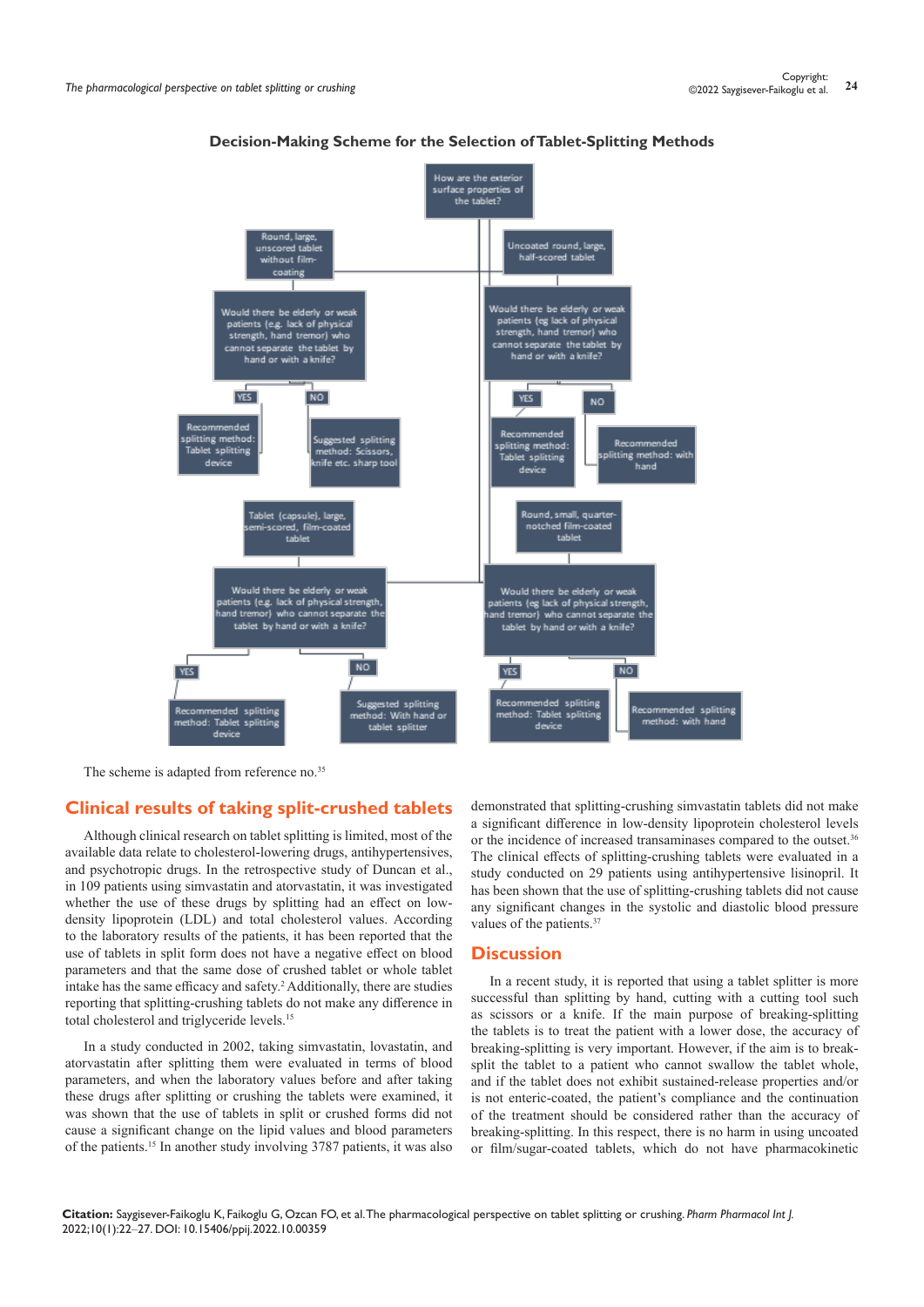Breaking-splitting of drug products with carcinogenic (e.g. tamoxifen; methotrexate) or teratogenic (e.g. valganciclovir) potential; hormones (oral contraceptives; hormonal replacement therapy), corticosteroids (such as dexamethasone), and certain other drugs (finasteride; mycophenolate) will pose a risk to patients, patient relatives or health professionals with their powder aerosolization, and therefore, the use of such drug products by breaking-splitting should be avoided. Additionally, splitting-crushing drugs with known skin irritating properties such as diflunisal, isotretinoin, piroxicam, and ganciclovir is not recommended.39–42

Splitting-crushing use of drugs in tablet form may also cause adverse effects on the stability of the active substance. For example, if an enteric-coating that protects the active substance from the acidic environment is removed by breaking-splitting the tablet or crushing it, the drug efficacy will be reduced due to active substance being affected from stomach acidity. For this reason, it is very important for the success of the treatment that enteric-coated tablets are not used by breaking, splitting or crushing. In addition, drugs that are sensitive to light such as Nifedipine should not be used by breaking, splitting or crushing. However, there are case reports of severe hypotension associated with the use of crushed extended-release nifedipine tablets.<sup>41</sup>

Drugs with narrow therapeutic windows, such as phenytoin, digoxin, carbamazepine, theophylline, or sodium valproate, should not be used by breaking or splitting because of the risk of side effects.40,43 Some drugs are covered with special coatings due to their irritating effects on the gastrointestinal tract. For example, drugs such as nitrofurantoin, potassium chloride, alendronate, diclofenac should not be used by breaking or crushing, as they may cause irritation or ulceration of the esophagus or stomach.<sup>41</sup>

For drugs with a bitter taste, a coating (sugar/film) is often used to help mask the taste of the active ingredient. For example, drugs such as propiverine, ibuprofen, cefuroxime axetil, ciprofloxacin, pseudoephedrine, and praziquantel or quinine are coated with a thin film of sugar to mask their bitter taste or unpleasantness to facilitate swallowing. The drugs in this group can be used by splitting and crushing into smaller pieces in order to facilitate swallowing in terms of size. In terms of bioavailability and pharmacokinetics, there is no harm in consuming drugs with this structure by breaking and splitting.<sup>41</sup>

Sertraline is known to have an anesthetic effect on the tongue; it should be noted that patients may be aware of this effect if the sertraline formulation is given in crushed form or in powder form.<sup>44</sup> If the active ingredient tablets of alfuzosin, carvedilol, nifedipine, or ramipril are crushed, patients are recommended to monitor blood pressure because of the risk of hypotensive effects. Monitoring of patients' blood glucose levels is also recommended if oral dosage forms of tablets containing glibenclamide, gliclazide, or metformin are also crushed or opened.<sup>4</sup>

Extended-release products, usually symbolized by abbreviations such as CR, ER, LA, SR, XL, or XR, developed to produce a constant plasma drug concentration despite small increases or decreases in drug concentration throughout the time the drug is released, are usually formulated in a way to release the active substance within 12 to 24 hours. The use of extended-release tablets or tablet forms with

coatings applied to change the release rate of the drug by splittingcrushing is not recommended as it may cause changes in release rates.41,45,46 In addition, a case report of recurrent chest pain and nausea along with ECG findings showing the presence of ischemic changes due to the use of crushed isosorbide mononitrate tablets with sustained-release properties has also entered the literature.<sup>47</sup>

Enteric-coatings on tablets are used to ensure that the tablets remain intact in the stomach while exhibiting effectiveness at a more alkaline pH of the small intestine compared to the stomach. Enteric-coatings can be applied to tablets to delay the release of drugs (pancreatin; erythromycin; omeprazole) caused by acidic stomach contents, to prevent irritation of the gastric mucosa (Acetylsalicylic acid; diclofenac; naproxen; corticosteroids), or to delay the onset of drug effectiveness. The use of enteric-coated tablets by breaking, splitting, or crushing may cause too early release of the active substance, destruction by gastric acid, or damage to the gastric mucosa. For this reason, the use of tablet forms with enteric-coated and extended-release formulations by breaking-splitting or crushing is not recommended.<sup>41</sup>

Sublingual and buccal tablets allow a drug substance to be absorbed directly across the mucosal membrane, resulting in rapid increases in drug concentration in the blood. This method of drug distribution also prevents first-pass metabolism in the liver. Since the use of such tablet forms by breaking, splitting or crushing may change the pharmacokinetics and bioavailability of the drugs in this form, any manipulation is not recommended in these tablet forms.<sup>48</sup>

In the light of a patient's needs and in order to increase the patient's compliance with the treatment, it is appropriate in terms of drug efficacy and patient safety to break, crush, open, or split uncoated tablets, film-coated tablets, sugar-coated tablets, or immediate-release capsules. Since physical manipulations on these tablet forms will not cause a change in bioavailability and pharmacokinetic data, they can be taken safely.44,49 For example, crushing and co-administration of film-coated telithromycin tablets with a nutritional supplement beverage have been found to be bioequivalent.<sup>50</sup>

When splitting or breaking uncoated tablets, film-coated tablets, sugar-coated tablets, or immediate-release capsules by hand or by means of a device, it can often be observed that more than one tablet piece is not the same size and can vary in weight is obtained. This can be very important if only a portion of the drug dose is to be administered, but does not pose a risk to treatment efficacy and safety if the goal is only to assist a patient who cannot swallow a tablet whole.51–54

## **Conclusion**

In the light of a patient's needs and in order to increase the patient's compliance with the treatment, uncoated tablets, film-coated tablets, sugar-coated tablets are suitable for use in terms of drug efficacy and patient safety by breaking, crushing, splitting, or opening immediate-release capsules. Physical manipulations on drugs with these coating properties do not cause any change in bioavailability and pharmacokinetic data.

The use of uncoated tablets, film-coated tablets, sugar-coated tablets, or immediate-release capsules by splitting or crushing the tablets is an effective and safe application that increases patient compliance. For example, propiverine, ibuprofen, cefuroxime axetil, ciprofloxacin, pseudoephedrine, and praziquantel or quinine are coated with sugar or film to facilitate the swallowing of the drug in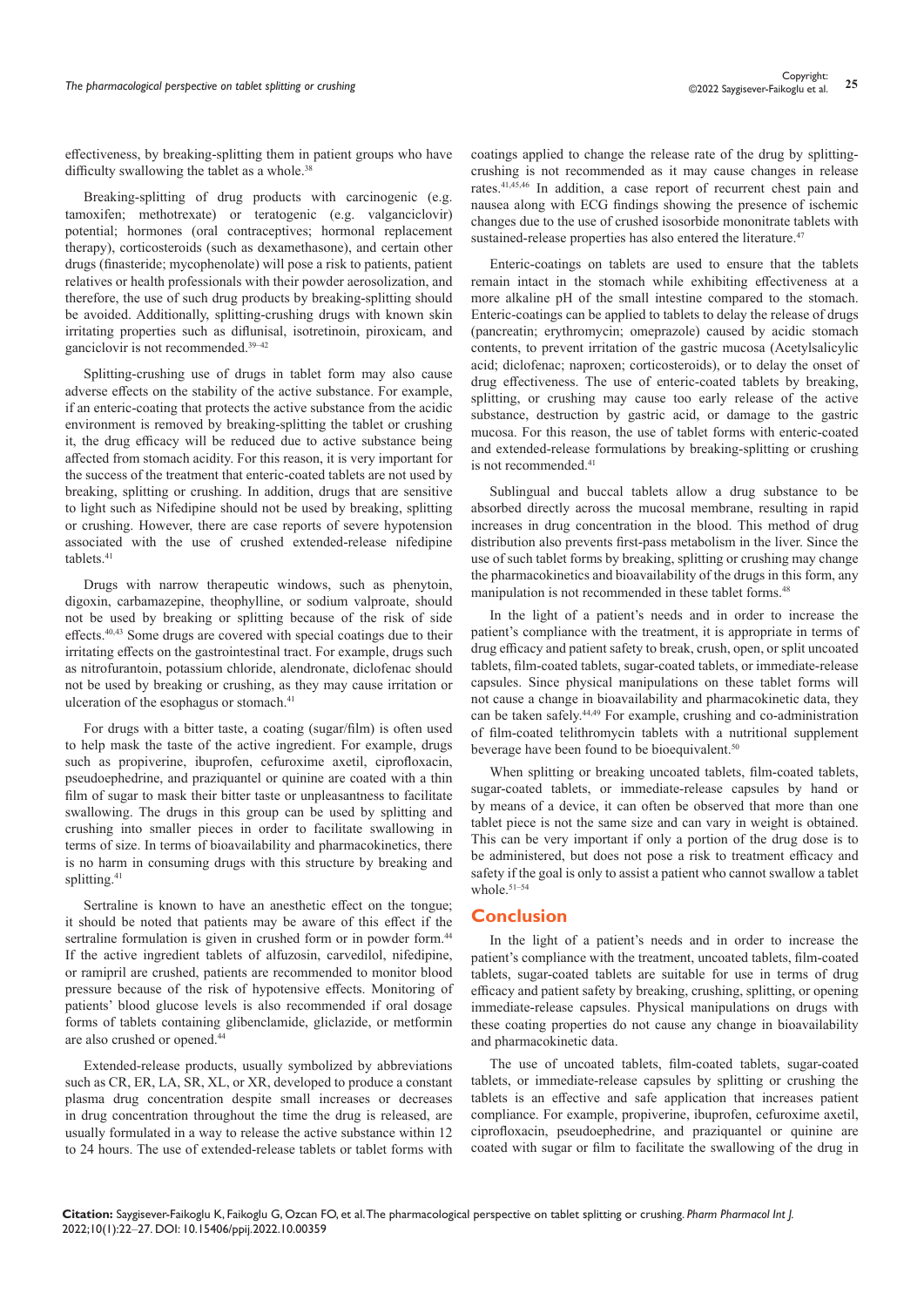terms of taste. Medicines of this nature can be used by splitting or crushing into small pieces to facilitate swallowing in terms of size. In terms of bioavailability and pharmacokinetics, there is no harm in consuming drugs with this structure by breaking-splitting.

With tablet splitting, the cost of treatment can be reduced, and it can also increase patient's compliance with their drug regimens. As a result, unnecessary emergency room visits or hospitalizations can be reduced by preventing non-compliance with the treatment that may develop due to the inability to swallow the drug. Sustained-release drug products, enteric-coated tablets, tablets that are small in size, easily fall apart, or cannot be split in proportion due to having a brittle form, tablets with a narrow therapeutic window and short half-life are not suitable for splitting use. From a pharmacokinetic point of view, the split use of such tablets may increase the risk of side effects or change their effectiveness.

## **Acknowledgments**

None.

## **Conflicts of interest**

Gokhan Faikoglu, Kubra Saygisever-Faikoglu and Fatmanur Otmar Ozcan are medical advisors of Recordati.

#### **References**

- 1. [Zaid AN, R Al-Ramahi, AA Ghoush, et al. Influence of physical factors](https://link.springer.com/article/10.1007/s40005-012-0030-7)  [on tablet splitting, weight and content uniformity of atenolol tablets.](https://link.springer.com/article/10.1007/s40005-012-0030-7) *[Journal of Pharmaceutical Investigation](https://link.springer.com/article/10.1007/s40005-012-0030-7)*. 2012;42:229–234.
- 2. [Duncan MC, MC Duncan, SS Castle, et al. Effect of tablet splitting on](https://pubmed.ncbi.nlm.nih.gov/11847935/)  [serum cholesterol concentrations.](https://pubmed.ncbi.nlm.nih.gov/11847935/) *Ann Pharmacother*. 2002;36(2):205– [209.](https://pubmed.ncbi.nlm.nih.gov/11847935/)
- 3. [Fawell NG, TL Cookson, SS Scranton. Relationship between tablet](https://pubmed.ncbi.nlm.nih.gov/10613374/)  [splitting and compliance, drug acquisition cost, and patient acceptance.](https://pubmed.ncbi.nlm.nih.gov/10613374/)  *Am J Health Syst Pharm*[. 1999;56\(24\):2542–2545.](https://pubmed.ncbi.nlm.nih.gov/10613374/)
- 4. [Wilson MMG, FE Kaiser, JE Morley. Tablet-breaking ability of older](https://pubmed.ncbi.nlm.nih.gov/12212341/)  [persons with type 2 diabetes mellitus.](https://pubmed.ncbi.nlm.nih.gov/12212341/) *Diabetes Educ*. 2001;27(4):530– [540.](https://pubmed.ncbi.nlm.nih.gov/12212341/)
- 5. [Van Santen E, DM Barends, HW Frijlink. Breaking of scored tablets: a](https://pubmed.ncbi.nlm.nih.gov/11879995/)  review. *[Eur J Pharm Biopharm](https://pubmed.ncbi.nlm.nih.gov/11879995/)*. 2002;53(2):139–145.
- 6. [Quinzler R, C Gasse, A Schneider, et al. The frequency of inappropriate](https://pubmed.ncbi.nlm.nih.gov/17024485/)  [tablet splitting in primary care.](https://pubmed.ncbi.nlm.nih.gov/17024485/) *Eur J Clin Pharmacol*. 2006;62(12):1065– [1073.](https://pubmed.ncbi.nlm.nih.gov/17024485/)
- 7. [De Spiegeleer B, L Van Hoorebeke, A De Spiegeleer, et al. The paradox](https://pubmed.ncbi.nlm.nih.gov/19746847/)  [of scored tablets: A cost-saving risk.](https://pubmed.ncbi.nlm.nih.gov/19746847/) *Pharmazie*. 2009;64(8):550–552.
- 8. [Zhang L, Y Hu, P Pan, et al. Estimated Manipulation of Tablets and](https://pubmed.ncbi.nlm.nih.gov/34778137/)  [Capsules to Meet Dose Requirements for Chinese Children: A Cross-](https://pubmed.ncbi.nlm.nih.gov/34778137/)Sectional Study. *Front Pediatr*[. 2021;9:747499.](https://pubmed.ncbi.nlm.nih.gov/34778137/)
- 9. Pharmaceutical form. European Medicines Agency.
- 10. [Yıllar DO, G Faikoğlu, K Saygısever, et al. Sağlık Bilimleri İçin](https://istanbultip.com.tr/urun/saglik-bilimleri-icin-farmakolojiye-giris-ve-temel-tip-bilgileri/)  [Farmakolojiye Giriş ve Temel Tıp Bilgileri; 2021.](https://istanbultip.com.tr/urun/saglik-bilimleri-icin-farmakolojiye-giris-ve-temel-tip-bilgileri/)
- 11. [El Edelbi R, S Eksborg, S Lindemalm. In situ coating makes it easier](https://pubmed.ncbi.nlm.nih.gov/25982837/)  [for children to swallow and tolerate tablets and capsules.](https://pubmed.ncbi.nlm.nih.gov/25982837/) *Acta Paediatr*. [2015;104\(9\):956–961.](https://pubmed.ncbi.nlm.nih.gov/25982837/)
- 12. [Van Riet-Nales DA, BJ De Neef, AFAM Schobben, et al. Acceptability](https://pubmed.ncbi.nlm.nih.gov/23853004/)  [of different oral formulations in infants and preschool children.](https://pubmed.ncbi.nlm.nih.gov/23853004/) *Arch Dis Child*[. 2013;98\(9\):725–731.](https://pubmed.ncbi.nlm.nih.gov/23853004/)
- 13. [Klingmann V, N Spomer, C Lerch, et al. Favorable acceptance of mini](https://pubmed.ncbi.nlm.nih.gov/23972645/)[tablets compared with syrup: a randomized controlled trial in infants and](https://pubmed.ncbi.nlm.nih.gov/23972645/)  preschool children. *J Pediatr*[. 2013;163\(6\):1728–1732.](https://pubmed.ncbi.nlm.nih.gov/23972645/)
- 14. [Kimland E, P Nydert, V Odlind, et al. Paediatric drug use with focus on](https://pubmed.ncbi.nlm.nih.gov/22404126/)  [off-label prescriptions at Swedish hospitals - a nationwide study.](https://pubmed.ncbi.nlm.nih.gov/22404126/) *Acta Paediatr*[. 2012;101\(7\):772–778.](https://pubmed.ncbi.nlm.nih.gov/22404126/)
- 15. [Gee M, NK Hasson, T Hahn, et al. Effects of a tablet-splitting program](https://pubmed.ncbi.nlm.nih.gov/14613379/)  [in patients taking HMG-CoA reductase inhibitors: analysis of clinical](https://pubmed.ncbi.nlm.nih.gov/14613379/)  [effects, patient satisfaction, compliance, and cost avoidance.](https://pubmed.ncbi.nlm.nih.gov/14613379/) *J Manag Care Pharm*[. 2002;8\(6\):453–458.](https://pubmed.ncbi.nlm.nih.gov/14613379/)
- 16. [Rodenhuis N, PAGM De Smet, DM Barends. The rationale of scored](https://pubmed.ncbi.nlm.nih.gov/14757502/)  tablets as dosage form. *Eur J Pharm Sci*[. 2004;21\(2-3\):305–308.](https://pubmed.ncbi.nlm.nih.gov/14757502/)
- 17. Somogyi O, R Zelko. Pharmaceutical counseling of non-conventional dosage forms concerning the health-literacy and the patient adherence in public medication dispensing -Questionnaire surveys in Hungarian community pharmacies. *Acta Pharm Hungarian*. 2016;86:113–127.
- 18. [Marquis J, MP Schneider, V Payot, et al. Swallowing difficulties](https://pubmed.ncbi.nlm.nih.gov/23963541/)  [with oral drugs among polypharmacy patients attending community](https://pubmed.ncbi.nlm.nih.gov/23963541/)  pharmacies. *Int J Clin Pharm*[. 2013;35\(6\):1130–1136.](https://pubmed.ncbi.nlm.nih.gov/23963541/)
- 19. [Elliott I, M Mayxay, Y Sengchanh, et al. The practice and clinical](https://pubmed.ncbi.nlm.nih.gov/24702766/)  [implications of tablet splitting in international health.](https://pubmed.ncbi.nlm.nih.gov/24702766/) *Trop Med Int Health*[. 2014;19\(7\):754–760.](https://pubmed.ncbi.nlm.nih.gov/24702766/)
- 20. [Abu-Geras D, D Hadziomerovic, A Leau, et al. Accuracy of tablet](https://pubmed.ncbi.nlm.nih.gov/28028813)  [splitting and liquid measurements: an examination of who, what and](https://pubmed.ncbi.nlm.nih.gov/28028813)  how. *J Pharm Pharmacol*[. 2017;69\(5\):603–612.](https://pubmed.ncbi.nlm.nih.gov/28028813)
- 21. San Francisco Chronicle Examines Use of Pill-Splitting Programs by Health Insurers | Kaiser Health News.
- 22. [Stafford RS, DC Radley. The potential of pill splitting to achieve cost](https://pubmed.ncbi.nlm.nih.gov/12212758)  savings. *Am J Manag Care*[. 2002;8\(8\):706–712.](https://pubmed.ncbi.nlm.nih.gov/12212758)
- 23. [Dormuth CR, S Schneeweiss, AM Brookhart, et al. Frequency and](https://pubmed.ncbi.nlm.nih.gov/21602952/)  [predictors of tablet splitting in statin prescriptions: a population-based](https://pubmed.ncbi.nlm.nih.gov/21602952/)  analysis. *Open Med*[. 2008;2\(3\):e74-82.](https://pubmed.ncbi.nlm.nih.gov/21602952/)
- 24. [Miller DP, CD Furberg, RH Small, et al. Controlling prescription drug](https://pubmed.ncbi.nlm.nih.gov/17685828/)  [expenditures: a report of success.](https://pubmed.ncbi.nlm.nih.gov/17685828/) *Am J Manag Care*. 2007;13(8):473– [480.](https://pubmed.ncbi.nlm.nih.gov/17685828/)
- 25. Medicaid A (2011). No Title.
- 26. [Weissman EM, C Dellenbaugh. Impact of splitting risperidone tablets](https://pubmed.ncbi.nlm.nih.gov/17287376)  [on medication adherence and on clinical outcomes for patients with](https://pubmed.ncbi.nlm.nih.gov/17287376)  schizophrenia. *Psychiatr Serv*[. 2007;58\(2\):201–206.](https://pubmed.ncbi.nlm.nih.gov/17287376)
- 27. [Tahaineh LM, SF Gharaibeh. Tablet splitting and weight uniformity](https://pubmed.ncbi.nlm.nih.gov/22544621/)  [of half-tablets of 4 medications in pharmacy practice.](https://pubmed.ncbi.nlm.nih.gov/22544621/) *J Pharm Pract.* [2012;25\(4\):471–476.](https://pubmed.ncbi.nlm.nih.gov/22544621/)
- 28. [Teixeira MT, LCL Sá-Barreto, T Gratieri, et al. Key Technical Aspects](https://pubmed.ncbi.nlm.nih.gov/27586963/)  [Influencing the Accuracy of Tablet Subdivision.](https://pubmed.ncbi.nlm.nih.gov/27586963/) *AAPS Pharm Sci Tech*. [2017;18\(4\):1393–1401.](https://pubmed.ncbi.nlm.nih.gov/27586963/)
- 29. [Habib WA, AS Alanizi, MM Abdelhamid, et al. Accuracy of tablet](https://pubmed.ncbi.nlm.nih.gov/25473334/)  [splitting: Comparison study between hand splitting and tablet cutter.](https://pubmed.ncbi.nlm.nih.gov/25473334/)  *Saudi Pharm J*[. 2014;22\(5\):454–459.](https://pubmed.ncbi.nlm.nih.gov/25473334/)
- 30. [Van Riet-Nales DA, ME Doeve, AE Nicia, et al. The accuracy, precision](https://pubmed.ncbi.nlm.nih.gov/24561329/)  [and sustainability of different techniques for tablet subdivision: breaking](https://pubmed.ncbi.nlm.nih.gov/24561329/)  [by hand and the use of tablet splitters or a kitchen knife.](https://pubmed.ncbi.nlm.nih.gov/24561329/) *Int J Pharm*. [2014;466\(1-2\):44–51.](https://pubmed.ncbi.nlm.nih.gov/24561329/)
- 31. [Gupta P, K Gupta. Broken tablets: does the sum of the parts equal the](https://pubmed.ncbi.nlm.nih.gov/3414713/)  whole? *Am J Hosp Pharm*[. 1988;45\(7\):1498.](https://pubmed.ncbi.nlm.nih.gov/3414713/)
- 32. [Helmy SA. Tablet splitting: is it worthwhile? Analysis of drug content](https://pubmed.ncbi.nlm.nih.gov/25562775/)  [and weight uniformity for half tablets of 16 commonly used medications](https://pubmed.ncbi.nlm.nih.gov/25562775/)  in the outpatient setting. *[J Manag Care Spec Pharm](https://pubmed.ncbi.nlm.nih.gov/25562775/)*. 2015;21(1):76–86.
- 33. British Pharmacopoeia Commisson. British Pharmacopeia. Station Off 1; 2001.
- 34. Council of Europe.; European Pharmacopoeia Commission.; European

**Citation:** Saygisever-Faikoglu K, Faikoglu G, Ozcan FO, et al. The pharmacological perspective on tablet splitting or crushing. *Pharm Pharmacol Int J.*  2022;10(1):22‒27. DOI: [10.15406/ppij.2022.10.00359](https://doi.org/10.15406/ppij.2022.10.00359)